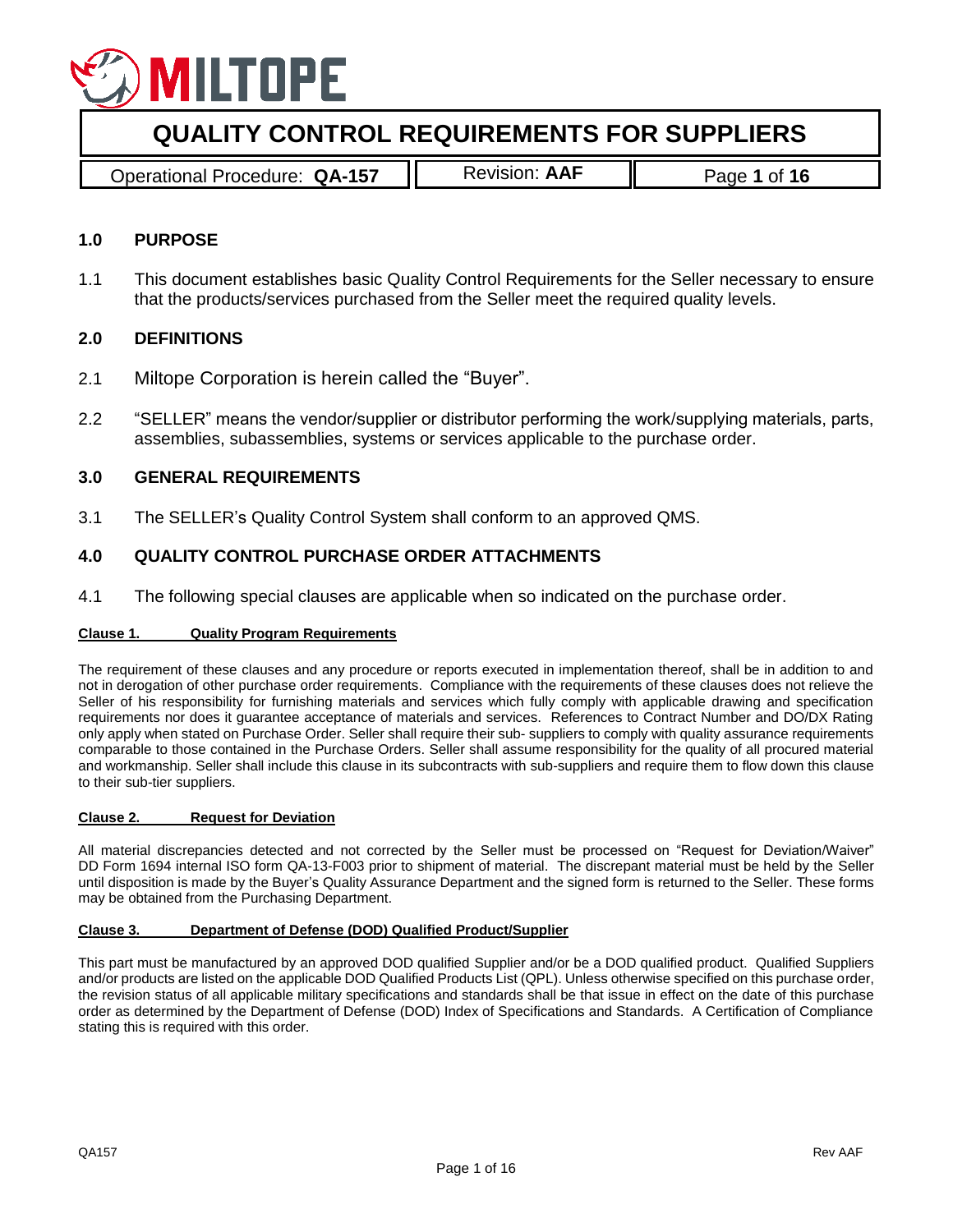Operational Procedure: QA-157 | Revision: AAF | Page 2 of 16

#### **Clause 4. Supplier Quality Manual Requirements**

Refer to the Buyer's Supplier Quality Manual for specific details on supplier requirements. If you require a copy contact the Buyer or download from our website at [www.mymiltope.com](http://www.mymiltope.com/)

### **Clause 5. Authority for Changes**

The Seller does not have authority to change any requirement of this purchase order. Only those changes submitted and approved in writing on Deviation Waiver (D/W) form QA-13-F003 shall be considered contractually binding. All other forms of requests such as emails shall not be accepted.

a. Supplier will make no changes in the design, materials, manufacturing location, manufacturing equipment, production processes, changes between a manual and automated process, or any other process related to the Goods, without the advance written approval of the organization's Authorized Representative. This requirement applies whether or not the change affects costs and regardless of the type of change, including product improvements.

b. To request approval to change a manufacturing location or subcontracting of process required to manufacture the Goods, supplier must provide the organization with a plan at least 240 days prior to the proposed start date of implementing such change in the manufacturing location or subcontracting of processes required for the Goods. Any such plan is subject to written approval, and must result in a reduction in the prices charged by supplier to the organization for Goods, and must demonstrate that supplier has taken all necessary actions to avoid negative impacts to the organization, including, but not limited to, maintaining additional inventory, overlapping production schedules, etc. Such price reductions will be agreed to by supplier and the organization prior to implementation.

c. Supplier will notify the organization of any potential changes to the program, Goods, or schedule promptly as it becomes aware of them.

d. Supplier will be responsible for any and all of the organization's costs incurred as a result of changes implemented by supplier including but not limited to all customer charges; all labor costs, including engineering costs, travel and lodging; all costs to transition to an alternative source of supply; redesign and/or recertification; and all corrective action costs (e.g., costs of additional inspection or quality-control systems).

e. Supplier will not deliver, ship, or substitute Goods that have had a process change in its manufacture until all required technical documentation and change approvals have been received from the organization.

f. Suppler will flow down this requirement in all its subcontracts and purchase orders for purchased goods or process-related services required for the Goods, whether such Goods are supplied to supplier as an end item, a component part of an end item, or an individual piece part.

#### **Clause 6.**

**Clause 7.**.

#### **Clause 8. Marking & Packaging**

Material on this order shall be marked with the Buyer's drawing number and revision per drawing requirements. Catalog items shall be marked with the original manufacturer's part number or the Part Number listed on the Purchase Order. Material which cannot be marked by reason of size shall be suitably marked with individual string tags or on the individual bag, carton, or container used for packaging. Mil Spec items must include Mil Spec part number on label. Metal connectors that are susceptible to scratches shall be protected with protective covers provided by the Seller and/or static shielding bags sealed with anti-static tape. Connectors with protruding pins shall be inserted into anti-static foam and inserted into static shielding bags sealed with anti-static tape. Harnesses and cable assemblies shall be packaged separately into static shielding bags only when populated with active components. Packaging shall be in accordance with ASTM D3951-98 (2004) unless otherwise specified. (No peanuts or equivalent.)

| Clause 9.  | <b>Deleted</b>                   |
|------------|----------------------------------|
| Clause 10. | <b>Deleted</b>                   |
| Clause 11. | <b>Deleted</b>                   |
| Clause 12. | <b>Deleted</b>                   |
| Clause 13. | <b>Miltope Source Inspection</b> |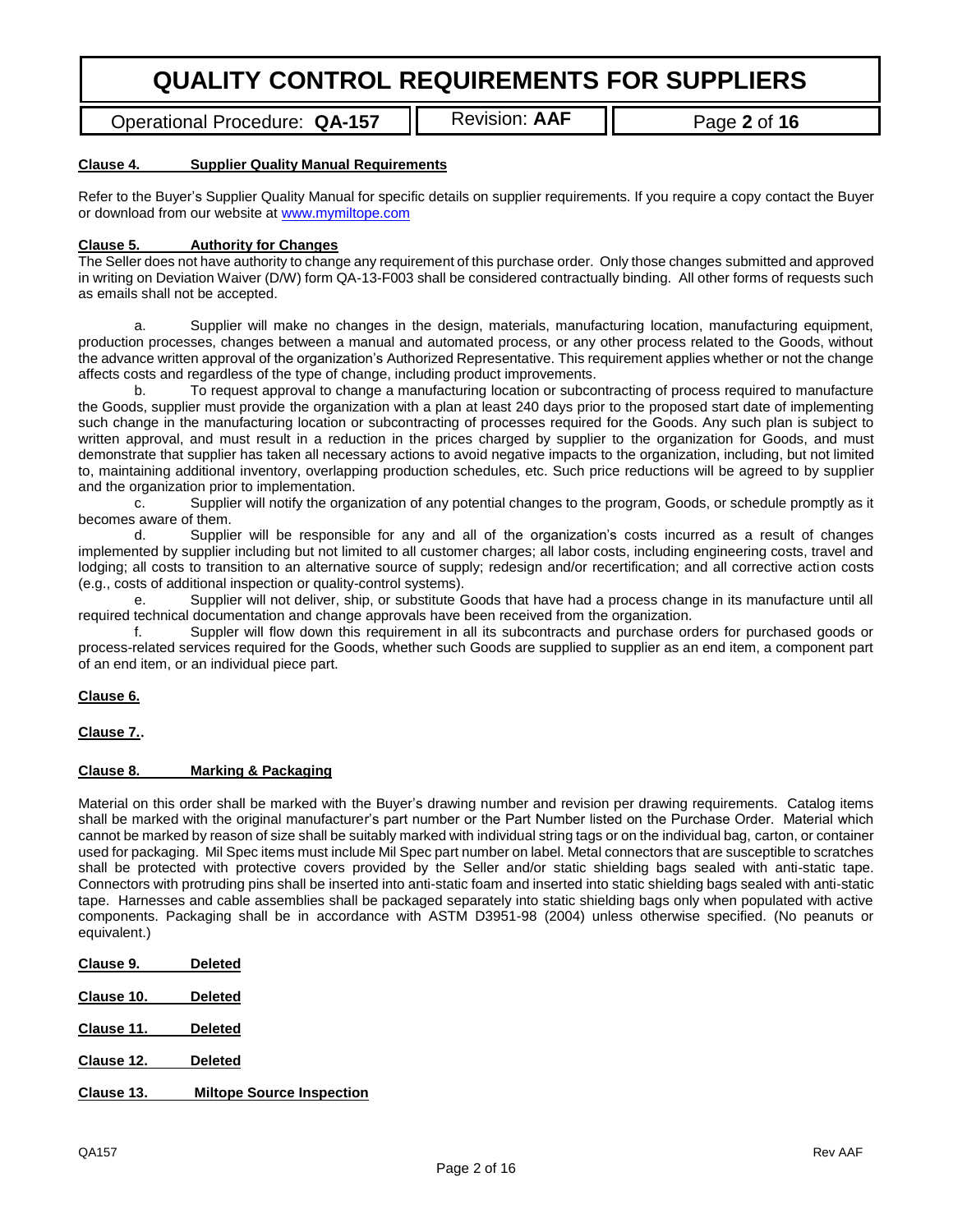Operational Procedure: QA-157 | Revision: AAF | Page 3 of 16

The items on this Purchase Order are subject to source inspection at point of manufacture. When the items are ready for inspection, or if practical, ten days in advance thereof, notify your procurement representative.

### **Clause 14. Government Source Inspection**

Articles furnished under this Purchase Order are subject to Government inspection at point of manufacture. Upon receipt of this order, promptly notify the Government representative who normally services your plant or the nearest DCMA office in your locality so that appropriate planning for Government inspection can be accomplished. When material is ready for inspection, or if it is practical, ten days in advance thereof, notify the Government Representative or DCMA office. In the event the DCMA representative or office cannot be located, notify the Buyer immediately. Government Quality Assurance Representative at point of manufacture may use drawings or other pertinent data, which may be required for adequate source inspection, available at Seller's plant.

#### **Clause 15. Certification of Compliance**

This certificate shall accompany each shipment and must include the following:

- 1. A. The Buyer's Purchase Order Number, part number and revision
	- B. Seller's name, the quantity shipped and serial numbers (if applicable)
	- C. When applicable, the contract number, DO/DX rating, and military specification designations
	- D. The reference number of any accompanying Material certifications, Certificates of Analysis, etc.
	- E. Product Country of Origin
- 2. The following notation or equivalent text shall appear on the certificate "We hereby certify that the parts and/or materials supplied in accordance with the purchase order were produced in compliance with the specified requirements and military specifications. Test data and/or other evidence to substantiate this certification is on file at our plant or our suppliers and is available upon request."
- 3. The document shall be signed by a responsible Seller official.

#### **Clause 16. Chemical and Physical Test Reports**

One copy of the actual chemical and/or physical test reports, as required by specification for each lot, batch, or heat, whichever is applicable, must accompany each shipment. These reports are to reference the following: Purchase Order number, contract number, DO/DX rating, packing list number, military specification designations, date, part number and revision, part name, serial number(s) and quantity.

#### **Clause 17. Functional Test Report**

Actual functional test data referencing customer, Purchase Order number, contract number, DO/DX rating, packing list number, military specification designation, date, part number and revision, part name, serial number(s), quantity and run time of units if applicable must be available for each delivery upon request. These data shall be validated by an authorized representative of the Seller's quality control department. The drawing specification will define functional test data items.

#### **Clause 18. Quality Control Lot Test Data**

Functional test data used for the Seller quality control acceptance of the manufacturing lot from which this shipment was derived must accompany each delivery under this Purchase Order. This data shall be identifiable to the devices being delivered by manufacturing date code, serialization or other suitable method and shall be both qualitative and quantitative. All data submitted must show that the sampling inspection performed demonstrates that the product being delivered was derived from a lot which was in strict conformance with the requirements of the article being purchased. These data shall be validated by authorized representative of the Seller's quality department. These data must reference customer, purchase order number, contract number, DO/DX rating, packing list number, military specification designation, date, part number, and revision.

#### **Clause 19. Special Processes**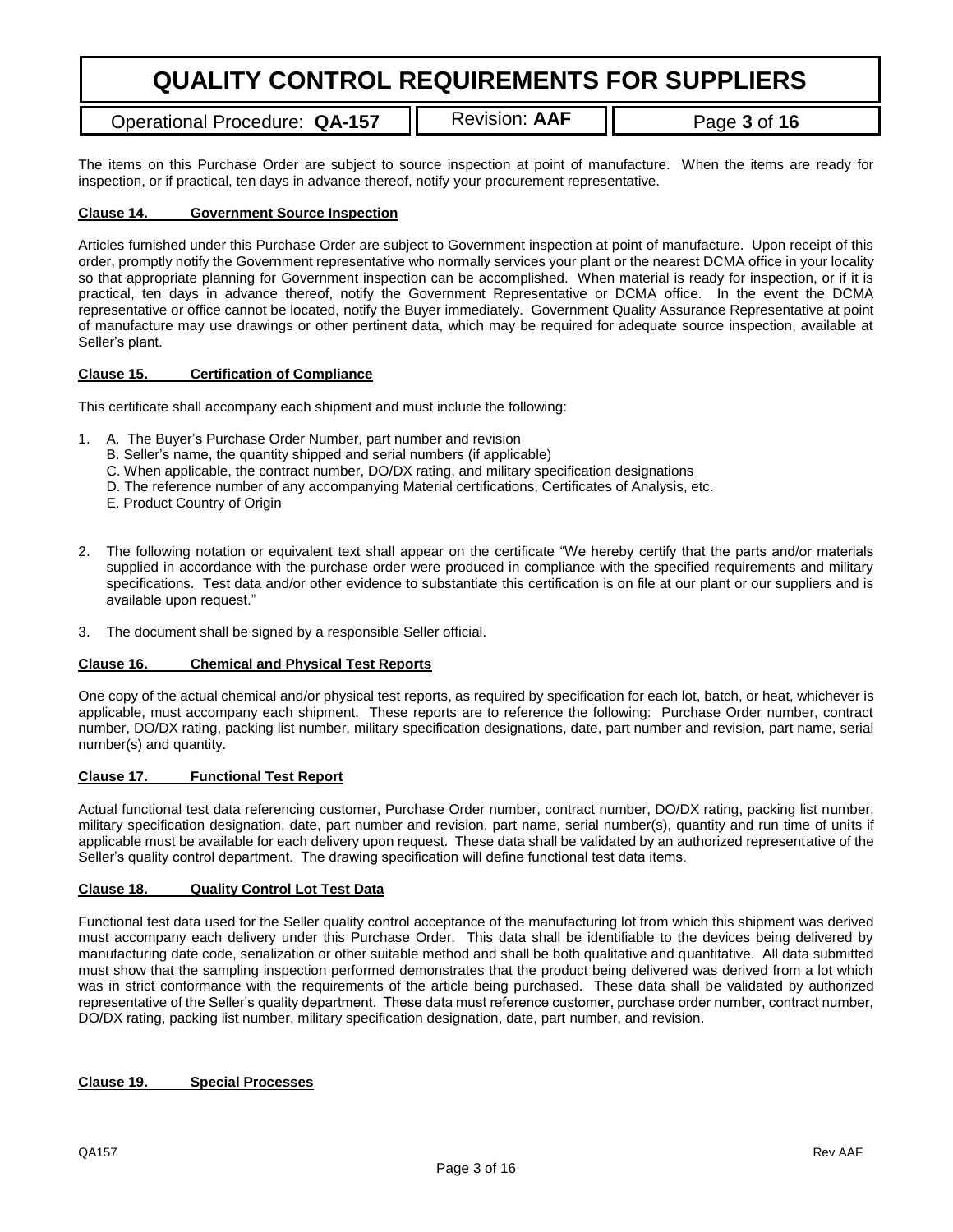Operational Procedure: QA-157 | Revision: AAF | Page 4 of 16

A Special Process is defined as a process where the resulting output cannot be verified by subsequent monitoring or measurement. Use of Nadcap or Customer approved sources of supply does not absolve the Seller of their responsibility to monitor supplier performance, provide acceptable processes, products, and services, and to comply with all specification and quality requirements.

### REQUIREMENTS

1.The below requirements are applicable in full to all items (including lower level items) that carry a Miltope or Customer part number:

- 1.1.Special Process Controls are required for the processes listed in Section 3.
- 1.2.This requirement is applicable to all parts processed, assembled, manufactured, inspected, or tested at Seller's facility or its sub-tier suppliers.

#### 2.Exceptions:

- 2.1.Piece parts, components and/or assemblies that are manufactured in accordance with (or manufactured to meet the requirements of) a Military, Federal or Commercial Specification Part Number are exempt from the requirements of this clause. Examples include JANTX, M39014, MS15795, NAS, RNR, MIL-PRF-39012, etc.
	- 2.1.1.This exemption includes all Commercial-off the-Shelf (COTS) parts, except when a Seller's COTS item has been modified in any way to meet a requirement, i.e. modified or militarized Cots, as prescribed in a drawing, Technical Data Package (TDP) , Statement of Work, or Purchase Order, in which case paragraph 1.2 applies.
	- 2.2. Special Process suppliers designated by name/location as a required source within a TDP requirement are exempt from the requirements of this document.
	- 2.3. Sellers who are the design authority for the product being procured by Miltope are exempt from the requirements of this document. This exemption is extended to materials procured against a performance-based Statement of Work or performance-based specification.
	- 2.4. Where a general special process category (ex: heat treating) is being performed, but the specification is not listed in an Approved Supplier List (ASL), the requirements of this document shall be managed by the Seller in accordance with their Quality Management System.
- 3. Special Process Control Requirements shall apply as follows:
	- 3.1 Sellers performing a Special Process on a component or Product to be provided to Miltope shall be Nadcap accredited for the specification as defined with the exception of the Painting Special Process (see the Paint Application Process section below). If The Seller or outsourced sub-tier is not Nadcap accredited, approved use authorization in writing from the buyer must be provided prior to delivery only after acceptable verification is provided by Seller confirming drawing special process specification standards have been complied with (ie. CoC, testing reports, certifications, etc).
	- 3.2 Sellers performing a Special Process on a component or Product to be provided to Raytheon as/or inclusive in an end item shall meet the requirements of Qnote SL current revision which can be found on the Raytheon Quality Notes website: [http://qnotes.raytheon.com](http://qnotes.raytheon.com/)
	- 3.3 Special Process Control Requirements shall apply to the following processes:
		- 3.3.1 Plating and Chemical Finishing Processes: Examples include, but are not limited to: Conversion Coating, Passivation, Oxide Coating, Anodic Coating, Vapor Deposited Coating, and Plating.
		- 3.3.2 Welding and Brazing Processes:

Examples include, but are not limited to: Fusion Welding, Spot Welding, Arc Welding, Resistance Welding, Friction Stir Welding, Electron Beam Welding, Brazing, and Diffusion Bonding.

3.3.3 Non Destructive Testing (NDT) Processes: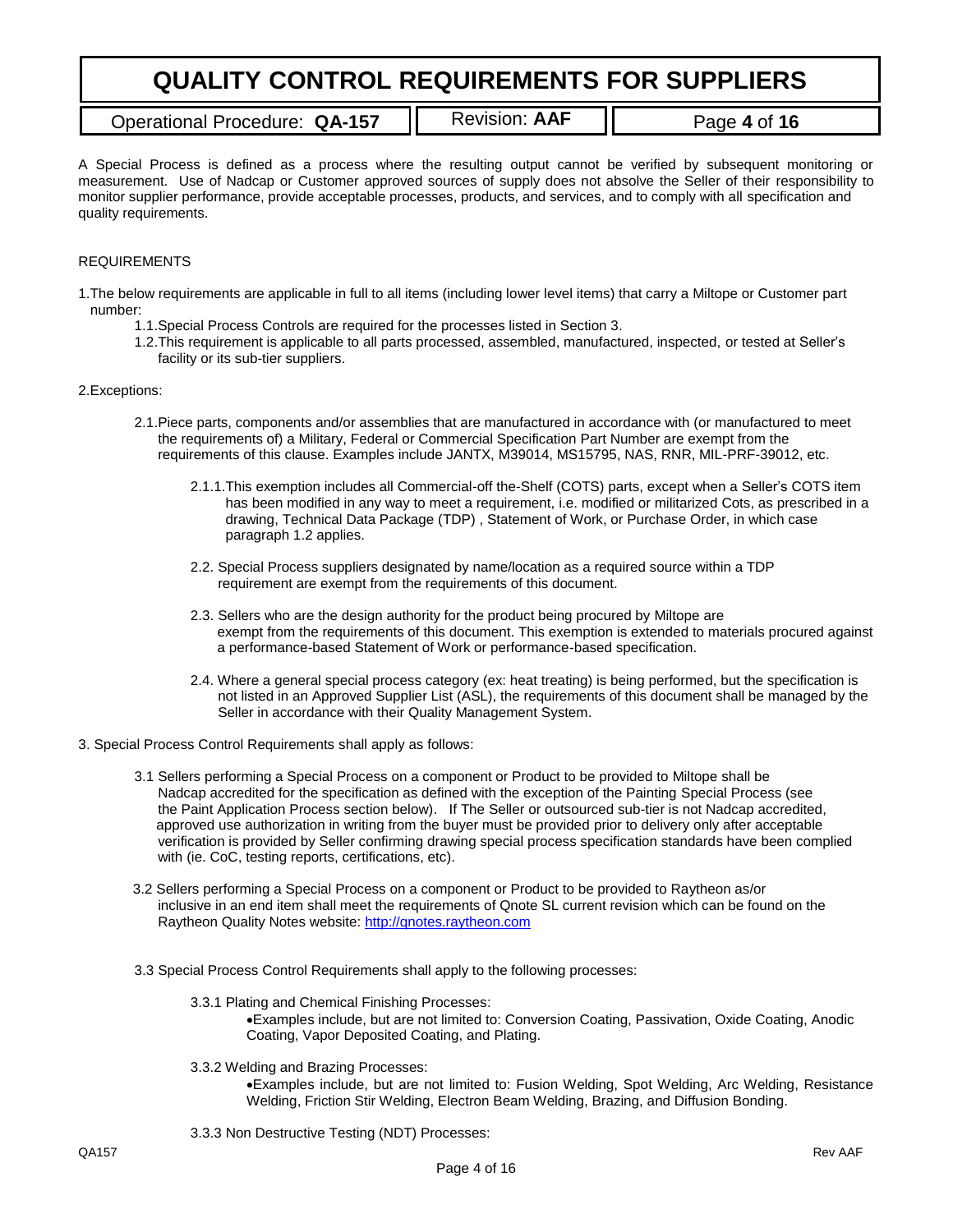Operational Procedure: QA-157 | Revision: AAF | Page 5 of 16

Penetrant, Magnetic Particle, Radiography, Ultrasonic, and Eddy Current.

3.3.4 Heat Treating Processes:

Examples include, but are not limited to: Annealing, Hardening, Tempering, Precipitation Hardening, Aging, and Case Hardening. Also included are thermal treatments specified by drawing callout such as Stress Relieving, Thermal Cycling and Stabilization Treatments.

This requirement does not apply to heat treatment processing that is controlled by an Industry/Militarymaterial specification. Examples include Aluminum Forging: 7075-T7352 IAW AMS 4117, Aluminum Plate: 6061-T651 IAW ASTM B209, Aluminum Casting: A356-T6 IAW AMS 4218

3.3.5 Paint Application Processes:

Examples include, but are not limited to: Paint Application in accordance with MIS-41252, MIS-47255, WS-9778, or WS-9780.

Nadcap accreditation of paint suppliers is not accepted at this time.

#### **Clause 20. Packing List Documentation**

The following are requirements (as applicable) to be included with each shipment.

Seller's name and address Purchase Order number Contract number and DO/DX rating Item description Applicable certifications Date of shipment Miltope Part number and revision letter Serial number(s) **Quantity** Copies of test(s) performed

**Clause 21. Deleted**

#### **Clause 22. Age Control Information**

Cure date and/or shelf life expiration date and pot life information is required with each shipment. Shelf-life items/material will have not less than 85% (allowing for rounding to whole months) of shelf life remaining at time of receipt by the Buyer. The 85% requirement applies to raw/base/materials that typically have an "M" number associated with the product. Materials / fabrications that have a six digit or more part number are excluded from the 85% shelf life requirements. Material Safety Data Sheets (MSDS) and Product Technical data sheets are required if applicable with each shipment.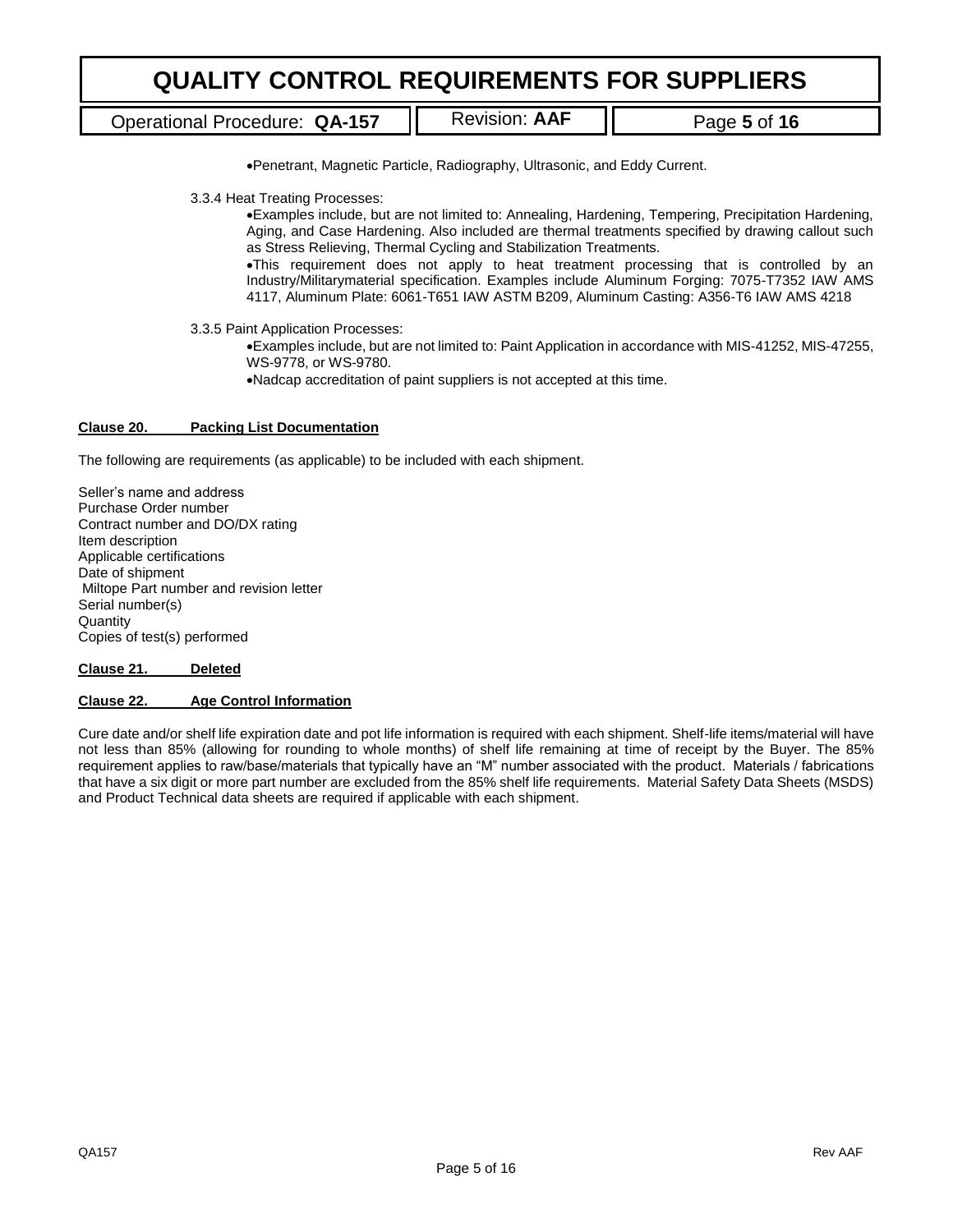Operational Procedure: QA-157 | Revision: AAF | Page 6 of 16

### **Clause 23. Electro-Static Discharge Control**

Seller must have electrostatic discharge controls when handling or packaging electrostatic sensitive parts or assemblies. Reference DOD-STD-1686 and DOD-HDBK-263. See attachment (ELECTROSTATIC PROTECTION) for packaging and marking Electrostatic Sensitive Items.

### **Clause 24. First Article Inspection**

The First Article Inspection will be required when the clause 24 is identified on the purchase order. The format must comply with the AS9102 in its entirety. The inspection report and the first piece used for dimensional evaluation shall be identified when delivered to the Buyer. Some examples of justification for this requirement, but not limited to, are new suppliers for parts, significant modification via ECN, or out of production (last production day to start of next production day) for the designated period identified in the most current AS9102 standard.

#### **Clause 25. Entry to Supplier's Facilities**

Representatives of this organization, the organization's Customers, and/or the Federal Aviation Administration may inspect and evaluate the Supplier's facilities, systems, data, equipment, personnel, and all completed articles manufactured for this organization.

Verification by the customer shall not be used by the organization as evidence of effective control of quality by the supplier and shall not absolve the organization of the responsibility to provide acceptable product, nor shall it preclude subsequent rejection by the customer

#### **Clause 26. Prohibited Materials**

The product(s) to be delivered under this contract or purchase order may contain or be manufactured using Class 1 Ozone Depleting Substances and the following warning statement shall apply to such product(s):

WARNING; MANUFACTURED WITH OR CONTAINS CFC-11, 12, 13, 111, 112, 113, CARBON TETRACHLORIDE OR METHYL CHLOROFORM SUBSTANCES WHICH HARM PUBLIC HEALTH AND ENVIRONMENT BY DESTROYING OZONE IN THE UPPER STRATOSPHERE.

It is agreed that the above warning statement satisfies the requirements of the Clean Air Act Amendments of 1990 (Section 611), Title 40 CFR PART 82.

**Clause 27. Deleted**

#### **Clause 28. Deleted**

### **Clause 29. PCB/PWA Requirements**

- All PCBs must conform to IPC-6011/IPC- 6012 Class 2 and PWA's must be fabricated to conform to J-STD-001 Class 2 and inspected to IPC-A-610 Class 2 unless indicated otherwise by Miltope P.O. or engineering drawings. If there is a conflict between J-STD-001 and IPC-A-610, the J-STD-001 shall take precedence.
- Printed wiring assemblies and flex circuits must be serialized by the Seller so as to facilitate identification and possible recall in the event a non-conformance is identified. Location of the marking and nomenclature are up to the Seller's discretion if not specified on the drawing/print. In the event a board cannot be marked due to size constraints, marking the ESD bag with the serial number may be substituted. In addition to board serialization, the C of C or attachment to the C of C must list all of the serial numbers in the shipment. If these requirements cannot be complied with, a written deviation/waiver must be submitted to the Buyer's procurement for approval.

#### Physical Requirements

- Cross-section per IPC-TM-650, Methods 2.1.1 or 2.1.1.2. The cross-section should contain the smallest vias commonly used on the board.
- Solder samples (2) Solderability to be compliant with the requirements of ANSI/J-STD-003
- Dimensional Report including Bow/Twist per TM-650 2.4.22.1C
- Max bow/twist .007 inch per inch diagonal length.
- When required, all boards electrically tested must be stamped to indicate they passed.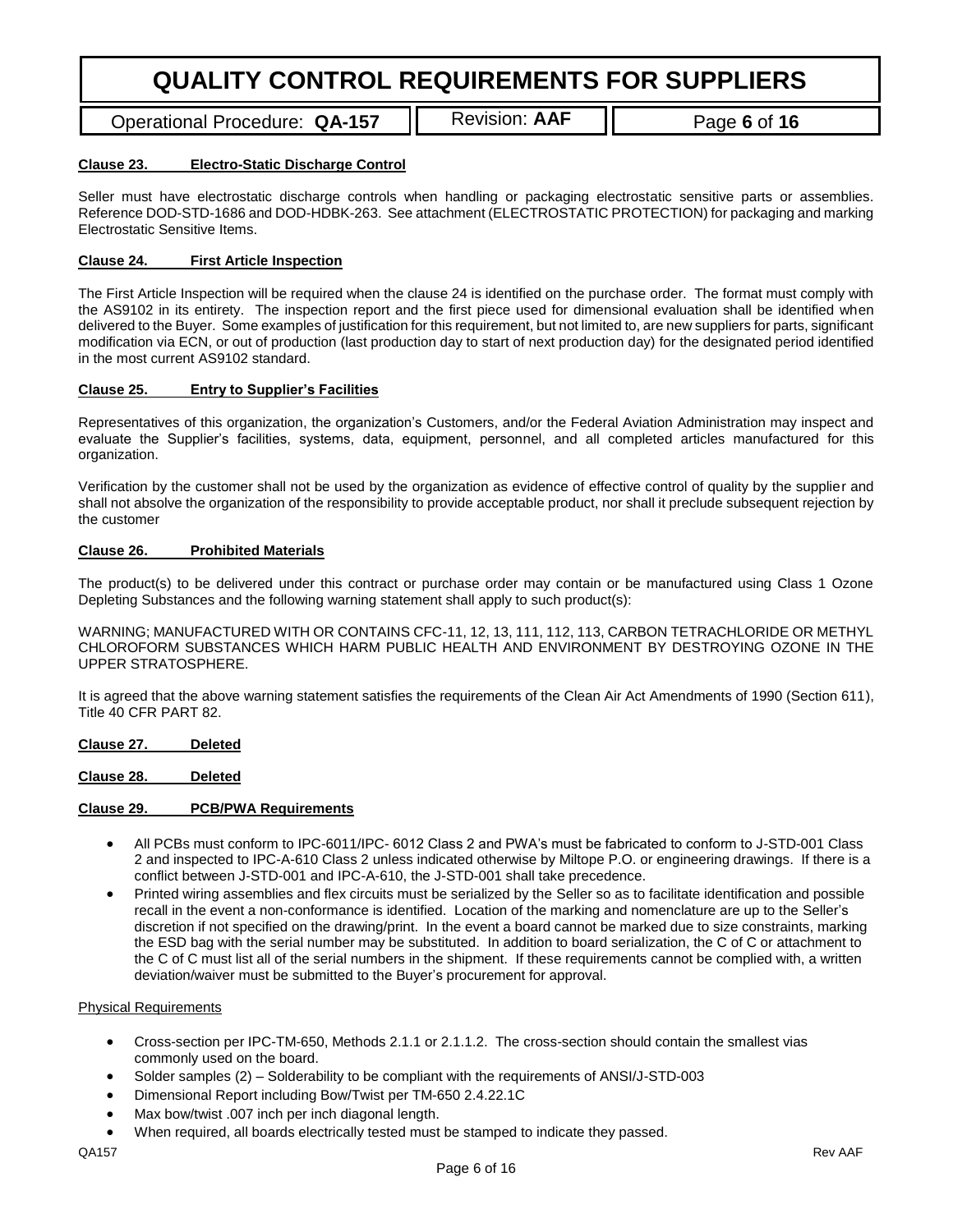# Operational Procedure: QA-157 | Revision: AAF | Page 7 of 16

- Controlled Impedance Results as required. (TDR or equivalent)
- Visually examine all samples for the following:
	- a. Markings including part number and revision
	- b. Hold fill materials and condition
	- c. Edge conditions
	- d. Laminate imperfections
	- e. Soldermask registration and adhesion (IPC-TM-650 method 2.4.28.1)
	- f. Drill registration as indicated by external annular rings
	- g. Component land conditions
	- h. Conductor definition, size and spacing
	- i. Edge connector condition

#### First Article Retention and Sample Retention:

The sample board(s) that was actually inspected and ultimately approved will be identified as such and delivered to the materials department. The method of identification is to be appropriate for that specific board but will ideally be physically on the board. When this is not possible, an alternative ID method assuring the board will be used on the first assembly article will be used. Solder samples and cross sections are retained in the material department following the inspection.

#### Special Instructions and Continued Conformance:

In all cases where this specification is not met or where other defects are found the inspection instructions will be amended for that board or Seller. Corrective and Preventive actions, MRB's dispositioned RTV and Failed cross section analysis are typical inputs to ongoing and specific inspection instructions. All such records are made a part of those Sellers or that boards history and are included in the inspection requirements per this procedure. Special inspection instructions can also be a result of a PAC or PAR review. The current PAC/PAR process supports these special quality requirements and the requirements will be made available to the proper inspection personnel. The participant requesting the special inspection instructions will note that requirement on the Buyer's form CS-0002 as a special quality requirement at the PAR meeting. Under the PAC/PAR procedure the job cannot proceed until all the requirements of the participants are adequately addressed. Therefore, the PAC section cannot be signed until the inspection instructions are developed.

#### **Clause 30. Supplier Quality Records**

The Seller shall maintain all records associated with the procurement, manufacture, inspect, & test on parts manufactured/sold the Buyer as defined on the purchase order. Records must be retained for 20 years and remain legible, readily identifiable and retrievable.

#### **Clause 31. Root Cause Analysis and Corrective Action Requirement**

When it is determined that defective material has been delivered to the Buyer, the Seller will be responsible for root cause analysis and corrective action.

#### **Clause 32. Supplier Repair Reports**

#### **In the event materials used in production of the Buyer's final product are returned to the Seller for repair, a Repair Report must be submitted upon repair/return of the materials. This report shall include, but not limited to the following:**

- 
- 1. Report Number (RMA)<br>**2.** Return Material Purcha **2.** Return Material Purchase Order Number
- 
- **3.** Part Name
- **4.** Part Number
- **6.** Failure Mode
- **<u>6.</u>** Serial Number<br> **6.** Failure Mode<br> **7.** Methods Used<br> **8.** Cause of Failure **7.** Methods Used to Analyze Failure
- **8.** Cause of Failure
- **9.** List of Parts used to correct Failure
- **10.** Repair action
- **11.** Signature and Date of person performing the repair
- **12.** Date

### **Clause 33. Charge Back**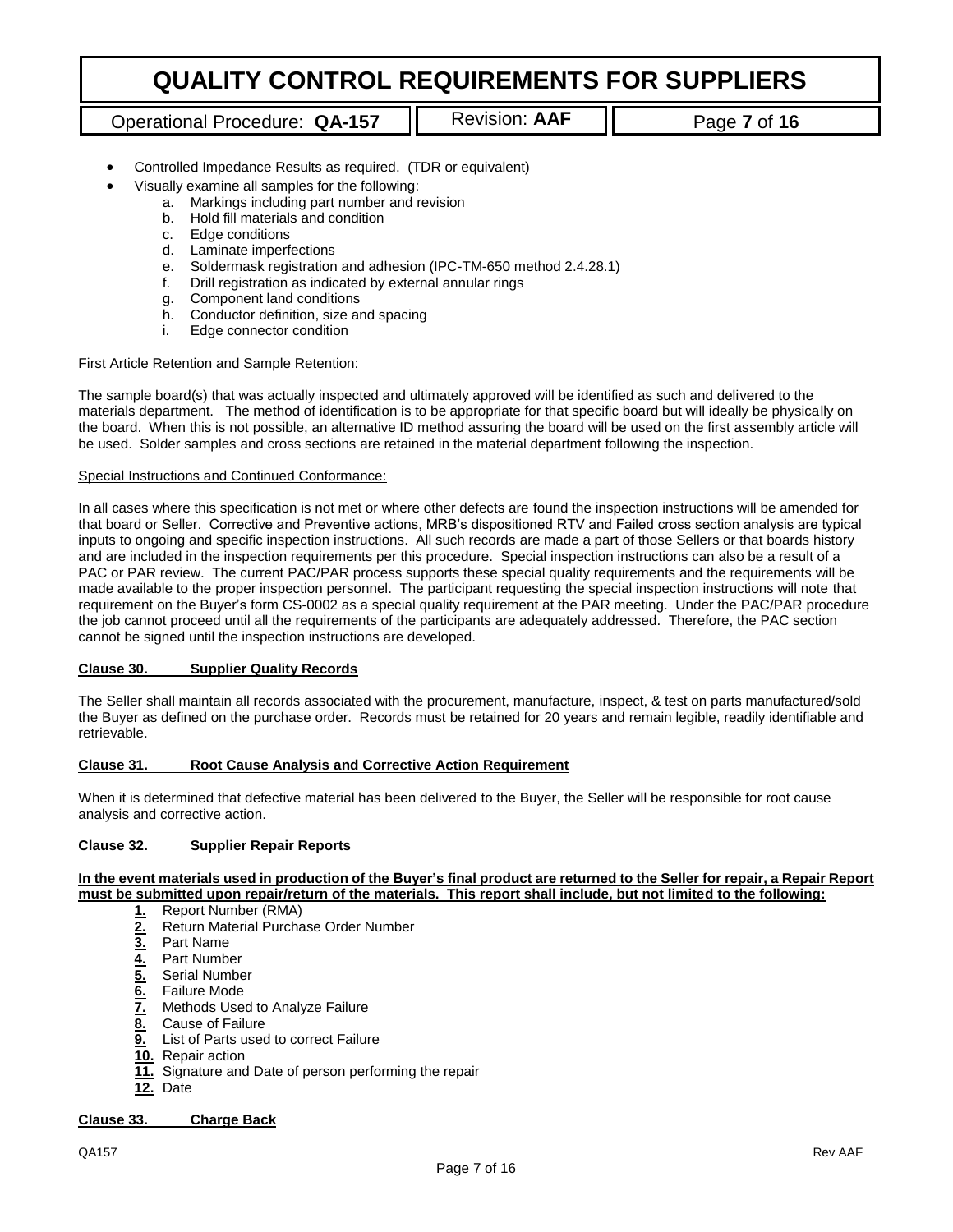Operational Procedure: QA-157 | Revision: AAF | Page 8 of 16

In the event material submitted to receiving inspection is rejected and that rejection impacts the Buyer's production schedule, the following apply:

- 1. The Buyer shall sort and charge the Seller.
- 2. The Seller may send appropriate personnel to the Buyer's facility to conduct the sort (must be agreed to by the Purchasing and Quality Departments).
- 3. The Seller may have a 3<sup>rd</sup> party conduct the sort on-site (must be agreed to by the Buyer's Purchasing and Quality Departments).

### **Clause 34. In the event a Seller elects to sub out materials for fabrication to a sub-tier supplier, the following shall apply:**

Seller shall contact the Buyer's Purchasing and receive written permission to sub out the material or assembly.

Seller shall flow down to the sub-tier supplier all applicable requirements in the purchasing documents, including key characteristics where required.

### **Clause 35. Calibration**

Subcontractors that supply calibration services are required to follow a set of guidelines for the items they calibrate whether they work on the equipment in their facility or in the Buyer's facilities. The requirements are listed below:

- Calibration subcontractors shall utilize calibration methods and processes that are in compliance with the equipment manufacturers' standards or generally accepted industry standards (whichever is appropriate for the equipment). These processes should be available for review by the Buyer if requested.
- Calibration subcontractors are required to use acceptance criteria as prescribed by manufacturers' specifications, industry standards, national standards, and/or federal standards (whichever standard or specification is appropriate for the equipment). The only exception allowed would be a case in which the Buyer requests the use of some other acceptance criteria.
- Calibration subcontractors are required to provide certifications of calibration that are traceable to NIST.
- Certificates of calibration should contain all relevant information including calibration measurement data with the applicable acceptance criteria.

### **Clause 36. Deleted**

#### **Clause 37. DFARS 252.225-7009**

DFARS 252.225-7009 preference for domestic specialty metals applies to all materials fabricated for the Buyer. The only exception is for specialty metals metal in a qualifying country per DFARS Subpart 225-7002-2.

#### **Clause 38. Foreign Object Debris / Damage (FOD) Prevention**

Seller shall maintain a FOD prevention program. Seller's FOD prevention program shall include the review of design and manufacturing processes to identify and eliminate foreign object entrapment areas and paths through which foreign objects can migrate. Seller shall ensure work is accomplished in a manner preventing foreign objects or material in deliverable items. Seller shall maintain work areas and control tools, parts and materials in a manner sufficient to preclude the risk of FOD incidents. Seller shall document and investigate each FOD incident and ensure elimination of the root cause of each such incident.

Buyer shall have the right to perform inspections, verification and FOD Prevention Program audits at Seller's facility to ensure program documentation and effectiveness. Seller shall identify FOD control person responsible for implementing FOD prevention, awareness and training.

Seller's FOD prevention program shall provide annual FOD training to Seller's employees. At Buyer's request, Seller shall provide records of such self-assessment and training to Buyer, upon request.

### **Clause 39 thru 42. Deleted**

### **Clause 43. Counterfeit Electronic Parts Control Plan**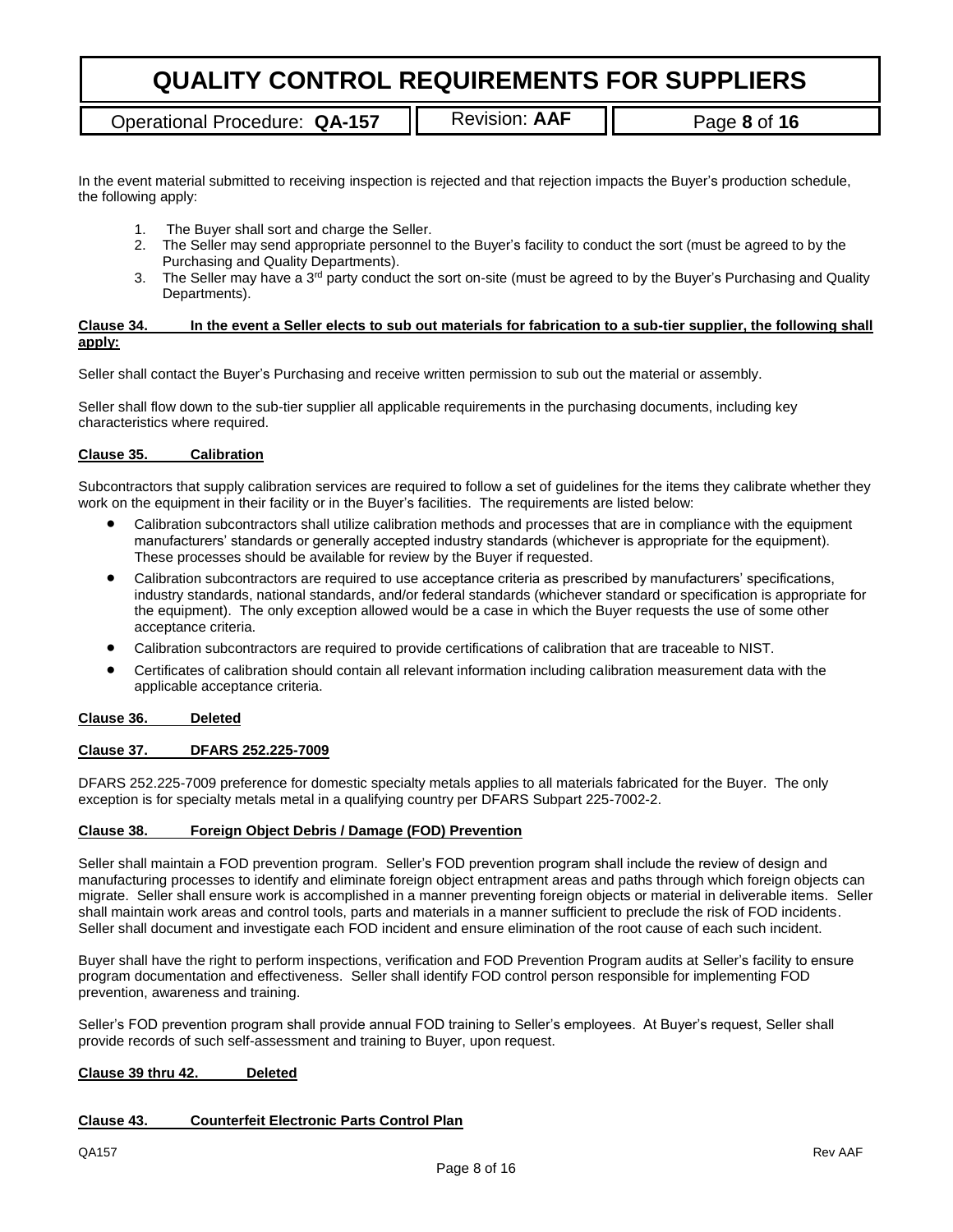Operational Procedure: QA-157 | Revision: AAF | Page 9 of 16

A Suspect Counterfeit Item means an item for which credible evidence (including, but not limited to, visual inspection or testing) provides reasonable doubt that the item is authentic. Seller warrants that it will not act as or engage an independent distributor, non-authorized distributor, non-franchised distributor, non-authorized supplier, or non-authorized re-seller (collectively, Broker), to assist it in delivering goods pursuant to this Purchase Order unless the Buyer provides prior written approval to do so.

The Seller shall develop and implement a counterfeit electronic parts prevention control plan that documents its processes used for risk avoidance, detection, mitigation, disposition, and reporting of counterfeit parts in accordance with the latest revision of AS5553. For distributors, they shall follow requirements in accordance with the latest revision of AS6081. For Authorized/Franchised Distributors they shall follow requirements in accordance with the latest revision of AS6496. Buyer shall have the right to audit, inspect, and / or approve the processes at any time before or after delivery of the goods ordered hereunder. Seller shall provide evidence of the Seller's risk mitigation process to Buyer upon request. Buyer shall have the right to require changes to the processes to conform to Buyer's defined standards, if any.

The Seller and sub-tier suppliers that are allowed access to the US Government Industry Data Exchange Program (GIDEP) shall participate in monitoring GIDEP reports and the Seller shall act on GIDEP reports that affect product delivered to the Buyer. The Seller shall issue a GIDEP report when suspect or confirmed counterfeit items associated with the Purchase Order are discovered and ensure suspect counterfeit items are not delivered to the Buyer.

The Seller shall immediately notify the Buyer with the pertinent facts if the Seller becomes aware or suspects that items delivered in accordance with the Buyer purchase order are or contain suspect or confirmed counterfeit items.

#### Test and Inspection Requirements

The Seller shall establish and implement test and inspection activities necessary to assure the authenticity of purchased product, including:

- Traceability and documentation verification
- Visual examination
- X-Ray Inspection
- X-Ray Fluorescence
- Destructive Physical Analysis
- Thermal Cycle Testing
- Electrical Testing
- Burn-In
- Hermeticity Verification (Fine and Gross Leak)

Tests and inspections shall be performed in accordance with clearly delineated accept/reject criteria provided or approved by the Buyer. The Seller shall prepare and provide to the Buyer records evidencing tests and inspections performed and conformance of the product to specified acceptance criteria.

Tests and inspections shall be performed by persons that have been trained and qualified concerning types and means of electronic parts counterfeiting and how to conduct effective product authentication

#### Manufacturers Requirement for Material Traceability of Components

The Seller shall maintain a Material Authenticity program that aligns and is consistent with the intent of SAE AS5553, Counterfeit Electronic Parts; Avoidance, Detection, Mitigation, and Disposition. Seller shall maintain evidence of supply chain traceability to the original component manufacturer (OCM)/original equipment manufacturer (OEM), authorized aftermarket manufacturer (AAM), or manufacturer‐authorized distributor that identifies the name and location of all of the supply chain intermediaries from the component manufacturer to the direct source of the component(s) for the Seller for any components procured in support of this purchase order. Examples of traceability documents indicating proper component transfer from one company to another in the supply chain include but are not limited to: packing slips, receiving documents, purchase orders, and shipping documents. Certificates of Conformance from non‐franchised distribution sources are not adequate to meet the supply chain traceability requirements. The Seller shall request and obtain through the Buyer's Authorized Purchasing Representative (the Buyer), the Buyer's authorization prior to shipping product with acquisition history that includes distribution sources outside of the United States.

If component(s) is (are) procured from an OCM/OEM‐authorized distributor, the OCM/OEM‐authorized Distributor must obtain the component(s) to be delivered under this contract from the OCM/OEM. Seller shall maintain evidence of supply chain traceability, electronic or hardcopy purchase records for these procurements. If evidence of supply chain traceability to the OCM/OEM/AAM is not available, then the Seller shall have all components submitted to an inspection/test service provider to verify for authenticity prior to shipment.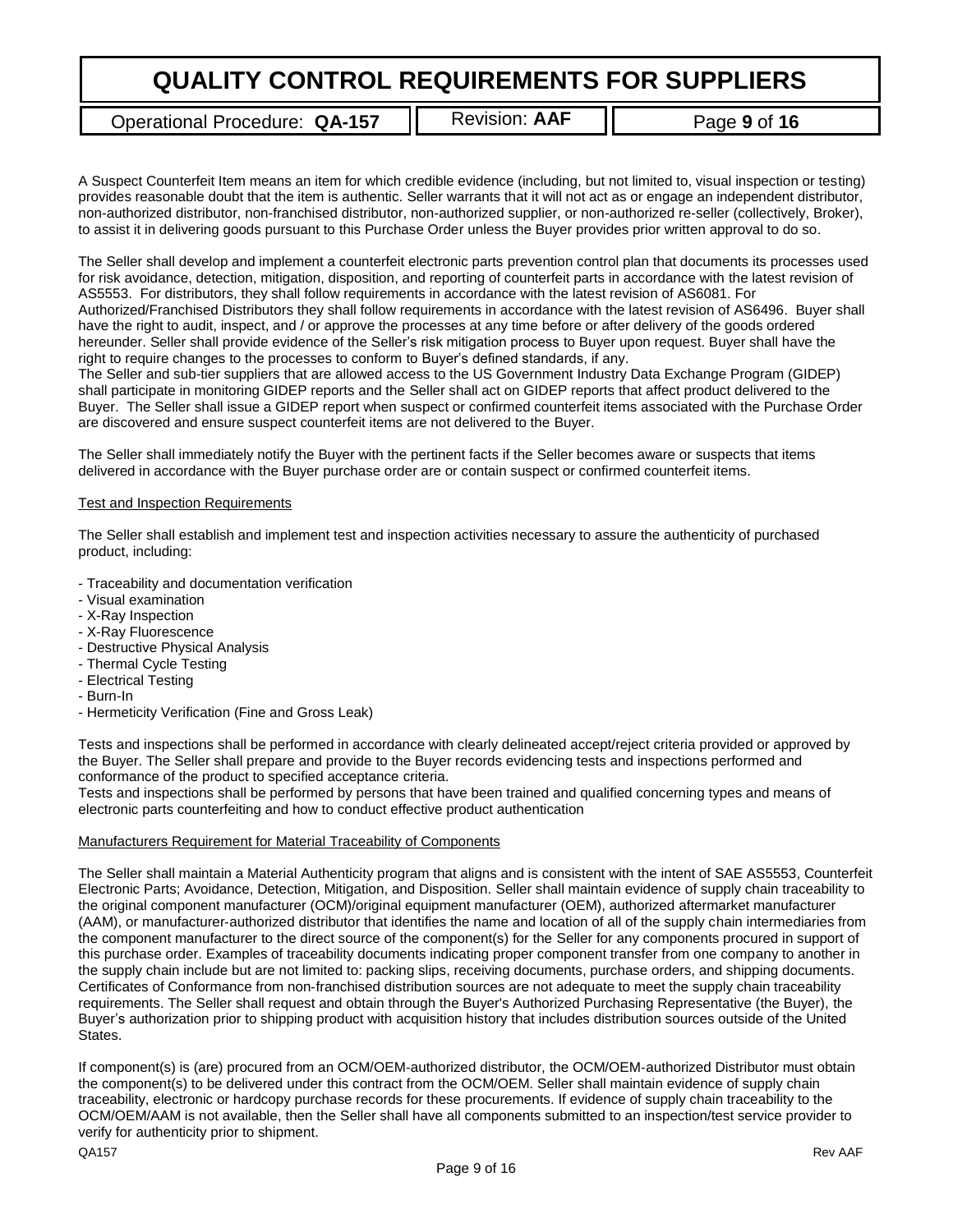Operational Procedure: **QA-157** | Revision: AAF | Page 10 of 16

Any Seller request to procure from a Broker shall include complete and compelling support for such request and shall include all actions completed by Seller to ensure the goods thus procured are not Counterfeit Items. When so authorized by Buyer, Seller shall be responsible for counterfeit risk mitigation testing and providing traceability identifiers (i.e. Date Code / Lot Code, Serial number) for Broker procured parts, and identifying items delivered to Buyer that contain such parts. Seller shall include the substance of this Clause, including this flow down requirement, in procurements for goods at all tiers. Seller shall retain test samples as part of the quality record associated with this purchase order.

#### Certificate of Conformance and Traceability (Government Contracts)

This clause is applicable to all contracts for QPL or QML integrated circuits or hybrid semiconductor devices procured in accordance with MIL-PRF-38534 or MIL-PRF-38535 and semiconductor devices procured in accordance with MIL-PRF-19500. This clause applies regardless of the point of inspection designated in the contract award. This clause applies both to contracts awarded directly to a manufacturer listed on the applicable QPL/QML and to suppliers (e.g., distributors) not listed as approved manufacturers on the applicable QPL/QML. The parts supplied must be in strict conformance to the requirements set forth and/or referenced in the item description, including applicable revisions and slash sheets. To ensure this conformance, the contractor must provide a Certificate of Conformance and Traceability (CoC/T) with the information and documentation required by the applicable military specification. This documentation must reference the contract number and include a certification signed by the approved QPL/QML manufacturer. In addition, if the material is not procured directly from the approved manufacturer, all additional documentation required by the specification must be provided to establish traceability from the QPL/QML manufacturer through delivery to the Government. The CoC/T is required to determine acceptability of the supplies. If the CoC/T is not provided, is incomplete or otherwise unacceptable, the supplies will be determined not to meet contract requirements and will be rejected. If the contract requires inspection and acceptance at origin, the contractor shall furnish the original and two copies of the CoC/T to the Government Quality Assurance Representative (QAR) with the items offered for acceptance. The CoC/T must clearly reference the applicable contract number. Upon acceptance, the QAR shall sign all copies indicating approval of the certification and acceptance of the supplies. The contractor shall submit one signed copy to DSCC-FMTA. The second copy shall be retained by the QAR. The original shall be maintained by the contractor. If the contract requires inspection and acceptance at destination, the contractor shall mail one copy of the CoC/T to DSCC-FMTA upon shipment/delivery. The CoC/T must clearly reference the applicable contract number.

Seller shall maintain the following internal processes to control and prevent malware, defined as viruses, malicious code, Trojan horse, worm, time bomb, self-help code, back door, or other software code or routine designed ti a) damage, destroy or alter any software or hardware; b) reveal, damage destroy or alter any data; c) disable any computer program automatically; or d) permit unauthorized access to any software or hardware.

Seller shall maintain a malware management process for the underlying manufacturing information systems used in building the electronic assembly. This process shall consist of continuously monitoring the manufacturing information systems to ensure absence of malware using up-to-date commercially available anti-virus software. The Seller shall maintain evidence of the continuous monitoring (including name/version of the anti-virus software, and scanning machine name/serial number)

For deliverable assemblies that are running commercially available operative systems (e.g. Windows, Linux, Mac) the Seller shall implement a process of scanning these assemblies to ensure that they are free of malware, using up-to-date commercially available anti-virus software. The Seller shall maintain evidence of the scan occurrences (including date of scan, assembly part number, name/version of the anti-virus software, and scanning machine name/serial number).

Seller shall immediately notify the Buyer with the pertinent facts if the Seller becomes aware or suspects that assemblies delivered in accordance with this purchase order contain any malware.

Seller shall provide evidence of these two processes to the Buyer upon request.

### Certificate of Conformance

The Seller shall approve, retain, and provide copies of Electrical, Electronic, and Electromechanical (EEE) part Manufacturer Certificates of Conformance (CoC).

Manufacturer CoCs shall, at minimum, include the following:

- a. Manufacturer name and address
- b. Manufacturer and/or buyer's part number and dash number
- c. Batch identification for the item(s) such as date codes, lot codes, serializations, or other batch identifications.
- d. Product / Material country of Origin.
- e. Signature or stamp with title of Seller's authorized personnel signing the certificate.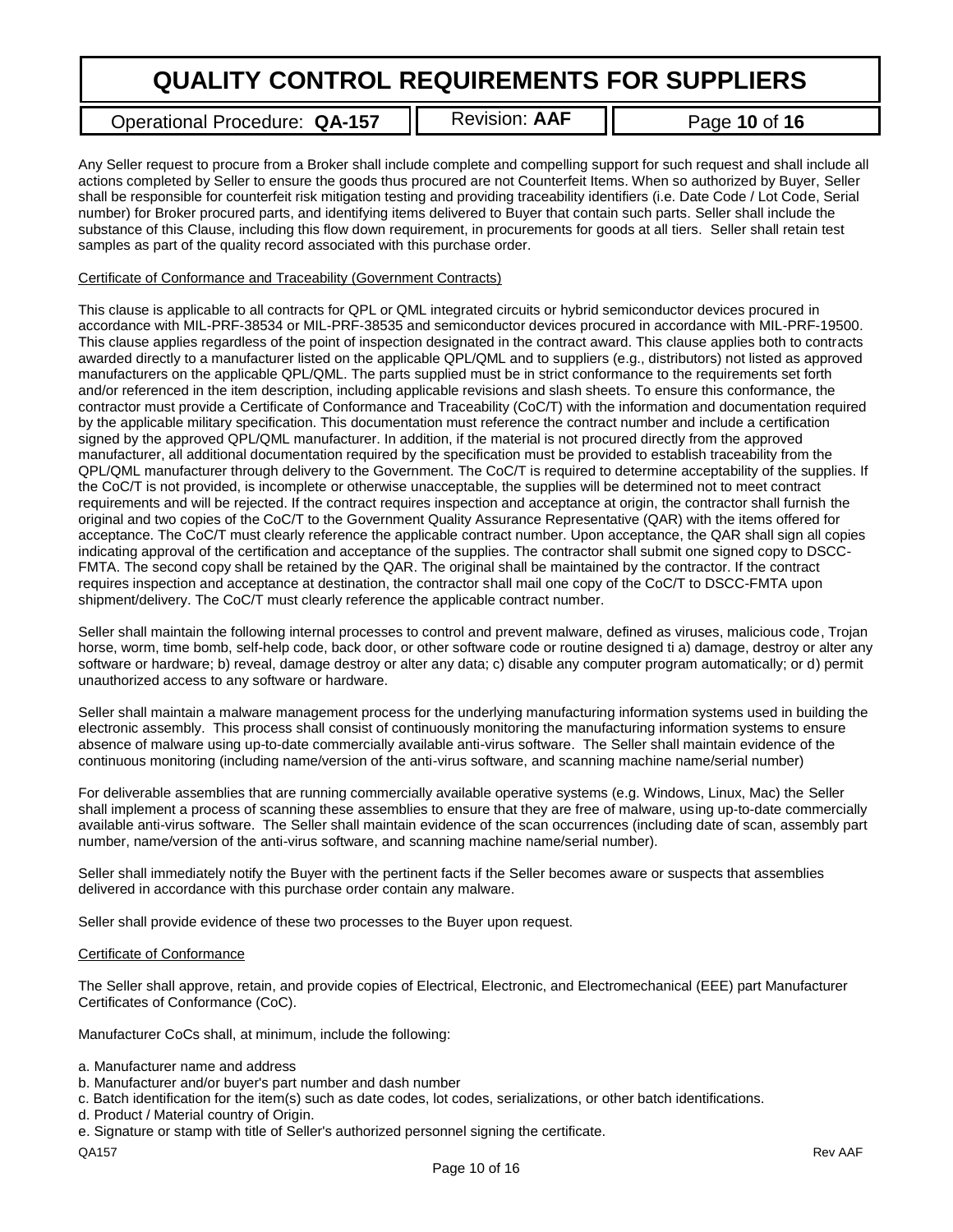Operational Procedure: QA-157 | Revision: AAF | Page 11 of 16

NOTE: Distributors shall, in addition to the above, include their name for each part shipped.

#### Quality Management System

The Seller shall have a quality management system that complies with Society of Automotive Engineers (SAE), AS9120 Quality Management Systems - Aerospace - Requirements for Stock list Distributors. Independent certification/registration is not required unless specified by buyer. Sellers that obtain certification/registration to AS9120 and subsequently change certification/registration bodies (CRB), lose registration status, or are put on notice of losing registration status, shall notify the buyer's procuring organization(s) within three days of receiving such notice from its CRB.

#### Verification

‐For all packaged active electronic components, verify that component marking and packaging labeling are consistent (100% of parts) and that component marking meets permanency and black topping tests (3 parts per date code). Capture high magnification digital photographs of top and bottom of one component for each date code provided in the delivery and a photograph of the packaging. Component marking and packaging labeling (when original labels are available) shall be clearly legible in the photographs.

‐For all packaged components, inspect for manufacturer and Mil‐ Spec required markings and dimensions (3 parts per date code) (e.g., external visual per Mil‐Std‐883, Method 2009), and for external counterfeit criteria per IDEA‐STD‐1010 (100% of parts).

‐ For all packaged components, 100% of the components shall be tested to all specified limits of all Group A static DC parameters at ambient temperature specified per the applicable drawing or in accordance with the applicable industry/military requirements or manufacturer's data sheet. The Seller shall hold the lot for the Buyer's review if 100% (Group A) test failures exceed 10% of the lot quantity. Product containing these components may not be shipped unless authorized in writing by the Buyer.

‐ For packaged components with internal die cavities, unless the Seller requests and obtains approval of an exeption from the Buyer, both De‐Cap and X‐Ray are required as follows:

‐De‐cap internal visual on at least one component for each date code performed in accordance with Mil‐Std‐883, Method 2014 and IDEA- STD-1010, with digital photograph(s). Seller shall verify die topology and markings are authentic with the OCM/OEM/AAM or by comparison to other authentic components or images.

‐100% X‐Ray inspection per Mil‐Std‐883 Method 2012 (digital format preferred).

Note: Seller shall verify any mixed construction and/or construction anomalies within a single date code identified in the De‐cap or X‐ray inspection to be authentic by the OCM/OEM/AAM or validated against a known authentic component prior to shipment.

‐ For bare die products, inspect for consistent markings on the die and the wafer packaging and verify die size and geometry (visual inspection per Mil‐Std‐883, Method 2010). The Seller shall verify die topology and markings are authentic with the OCM/OEM/AAM or by comparison to other authentic components or images. Mixed construction shall be cause for rejection. The Seller shall maintain verification records and results, including a copy of X-ray and digital photographs, for the components that pass the inspection and tests above. The Seller shall not ship components which fail these tests/inspections nor utilize such components in circuit card assemblies or other products delivered to the Buyer, may not be shipped unless authorized in writing by the Buyer.

#### Product Impoundment and Financial Responsibility

If counterfeit parts are furnished under this purchase agreement, such items shall be impounded. The Seller shall promptly replace such items with items acceptable to the Buyer and the Seller may be liable for all costs relating to impoundment, removal, and replacement. The Buyer may turn such items over to US Governmental authorities (Office of Inspector General, Defense Criminal Investigative Service, Federal Bureau of investigation, etc.) for investigation and reserves the right to withhold payment for the items pending the results of the investigation. Federal Penalties Associated with Fraud

This purchase order and activities hereunder are within the jurisdiction of the United States Government. Any knowing and willful act to falsify, conceal or alter a material fact, or any false, fraudulent or fictitious statement or representation in connection with the performance of work under this purchase order may be punishable in accordance with applicable Federal statutes. Seller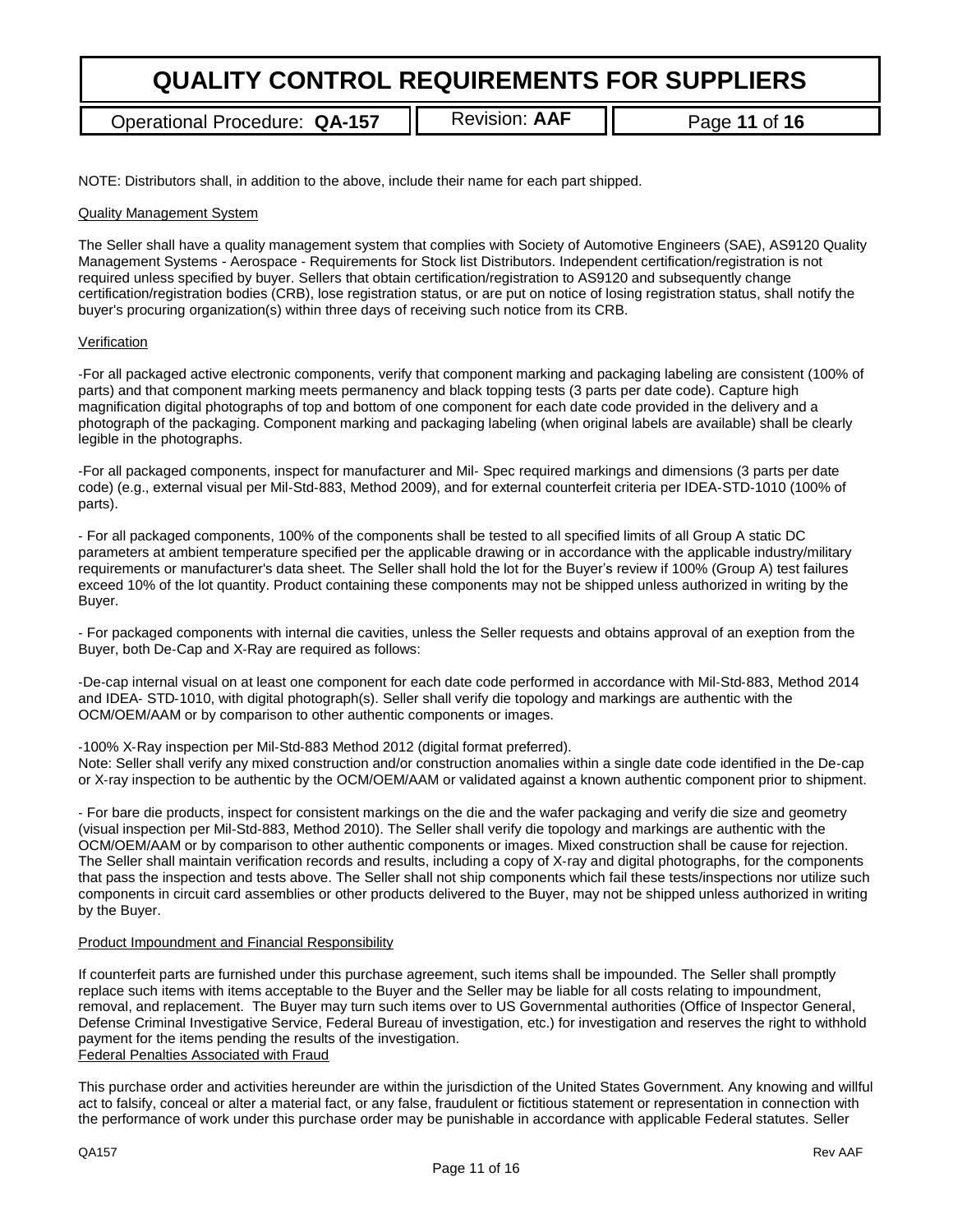Operational Procedure: **QA-157 II** Revision: **AAF II** Page 12 of 16

employees engaged in the performance of work under this purchase order shall be informed in writing prior to performance of work that there is a risk of Federal criminal penalties associated with any falsification, concealment, or misrepresentation in connection with work performed under this purchase order. Seller shall include the following statement preprinted on each Certificate of Conformance initiated by the Seller and provided to the Buyer in conjunction with this purchase order.

NOTE: The recording of false, fictitious, or fraudulent statements or entries on this document may be punishable as a felony under Federal statute.

Seller shall include all provisions of this contract clause, including this sentence, in all lower tier contracts under this order. Any inability or unwillingness of a lower-tier supplier to comply with this provision should be documented in writing and submitted to the Buyer.

#### **Clause 44. Nonconforming Material**

Nonconformance detected during manufacturing or during Seller's inspections shall be dispositioned using one of the following methods:

Rework: Discrepant material can be reworked to full conformance with all drawing specifications. Reworked items must be resubmitted to normal Seller inspection and/or test operations.

Scrap: Discrepant material obviously unfit for use. Items shall be scrapped in accordance with the Seller's scrap procedures.

Submit for the Buyer's Preliminary Review: The Buyer preliminary review action is required for any discrepant material that cannot be reworked to print, but either is functional or could be made functional via a repair. Such material shall be segregated and controlled to ensure that no further work is performed until a completed Nonconforming Product Report (QA-13-F001) is obtained. The Buyer review should be requested through Purchasing. Disposition instructions will be selected by the Material Review Board. A copy of the completed Nonconforming Product Report form must accompany each shipment of related parts.

Notification of Escapement (NoE) Process:

Seller shall provide written notification to the Buyer when a non-conformance is determined to exist, or is suspected to exist on product already delivered to the Buyer. Written notification shall include:

- Part Number and description
- Description of the non-conformance and the requirement on the engineering documents
- Quantity and dates of shipments
- If applicable, serial number / or date codes

Notification must occur within three (3) business days of knowing the above information. However, if the condition is a possible safety of flight, vendor shall submit the information immediately.

#### **Clause 45. Lead Free Control Plan**

Seller shall establish and maintain a Lead Free Control Plan.

#### **Clause 46. Request for Certificate of Analysis**

When clause 46 appears on the purchase order, the Seller is required to provide objective evidence of raw material verification. This requirement shall be imposed on but not limited to metal, plastic, cast, or thixomolded parts.

#### **Clause 47. Packing Materials**

The following forms of packing materials are not allowed when shipping product to this organization:

- Styrofoam Packing Peanuts
- Biodegradable Packing Peanuts
- Cornstarch Packing Peanuts

Shredded Paper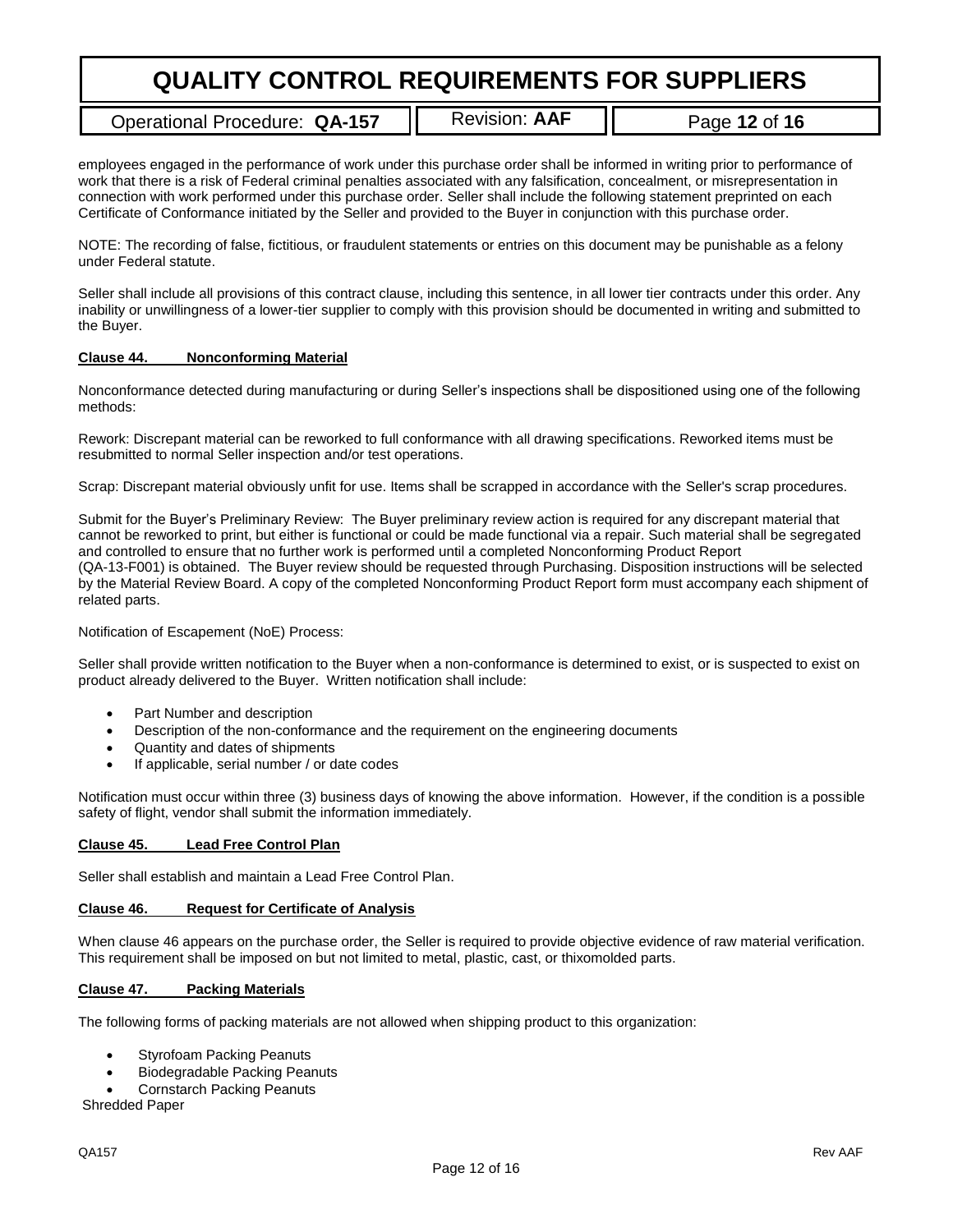Operational Procedure: QA-157 | Revision: AAF | Page 13 of 16

## **ELECTROSTATIC PROTECTION**

FOR ELECTROSTATIC SENSITIVE DEVICES ASSEMBLIES

When the Buyer's Purchase Order lists clause 15 as one of the QA clauses the following minimum E.S. protective packaging and labeling is required:

- I. All microcircuits meeting the requirements of MIL-M-38510 shall be packaged as follows: DIPS shall be packaged inside conductive vials, then packaged in conductive field shielding material for unit packaging.
- 2. All non-standard microcircuits shall be packed in antistatic or conductive bags and antistatic cushioning or antistatic-rails used to prevent lead distortion. The protected components shall then be inserted into a conductive bag for the unit package.
- 3. Components manufactured to MIL-S-19500, crystal oscillator, MIL-O-55310 chip capacitors, MIL-R-55182 film resistors shall be packaged as follows:

Component leads shall be inserted into conductive foam conductive vials or containers which provide electrostatic and physical protection for the unit packaging.

NOTE: All static generating material such as:

Common plastic, bags, wraps, envelopes, bubble pack, popcorn, foams or cartons shall be eliminated from use as inner wrapping. Only conductive material is acceptable as cushioning around the inner wrap.

4. Assemblies containing Electro Static Sensitive devices shall have external connectors fitted with a conductive shunt from pins to the connector shell. The parts shall then be wrapped in a conductive outer wrap for protection from Electro Magnetic fields or Electro Magnetic interface.

Use of E.S.D. symbol and caution label.

Unit packs: The initial protective wrap around the components or assembly will be marked with a sensitive Electronic device symbol and the statement "Handle only at static safe work stations". See Figure 1.

Intermediate and exterior packs: the intermediate pack will be identified with a sensitive electronic device caution label, (See Figure 2), on one side of the container while exterior containers require 2 Sensitive Electronic Devices.



# **FIGURE 1: SENSITIVE ELECTRONIC DEVICE**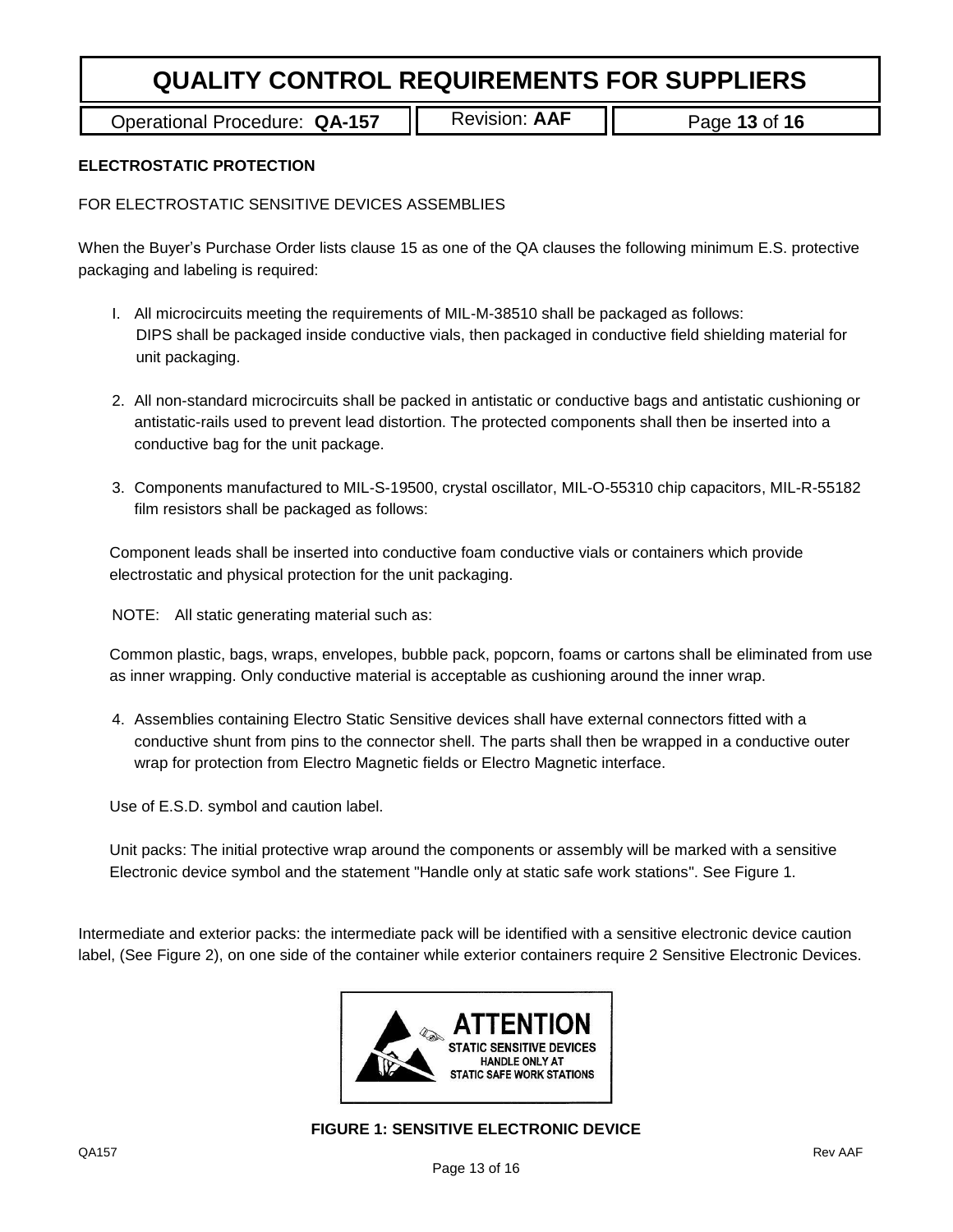Operational Procedure: QA-157 | Revision: AAF | Page 14 of 16

The Buyer's receiving inspection will not accept any electrostatic sensitive components received without the minimum protective packaging and labeling per section 4 on page 13..



**FIGURE 2: SENSITIVE ELECTRONIC DEVICE (TYPICAL EXAMPLE) CAUTION LABEL**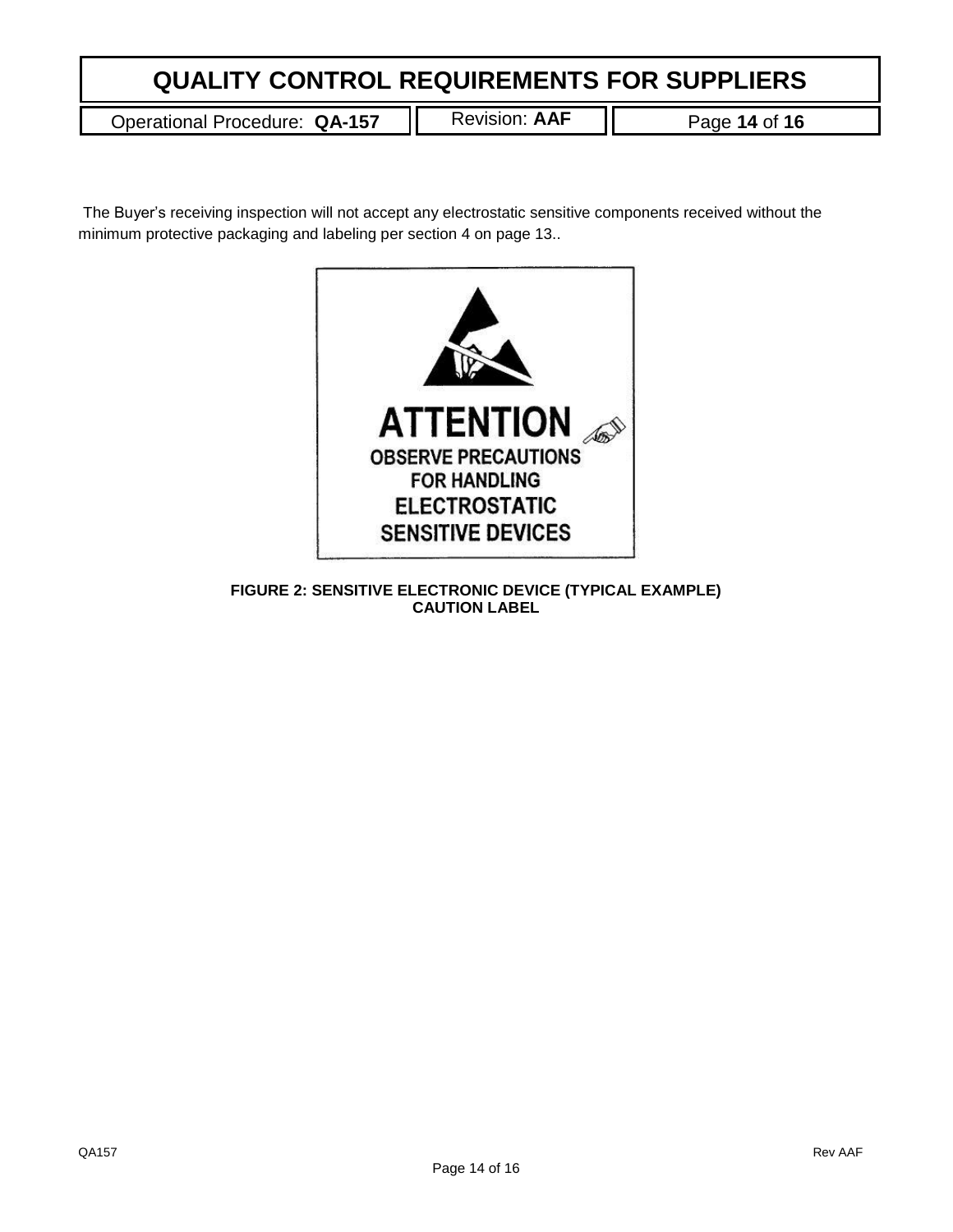Operational Procedure: **QA-157** Revision: **AAF** Page **15** of **16**

 $\overline{\mathbf{I}}$ 

| <b>REVISION HISTORY</b> |                                                                                                                                                  |                                 |                       |  |  |
|-------------------------|--------------------------------------------------------------------------------------------------------------------------------------------------|---------------------------------|-----------------------|--|--|
| Rev No.                 | Description of Change                                                                                                                            | Originator                      | <b>Effective Date</b> |  |  |
| $A - N$                 | History                                                                                                                                          |                                 |                       |  |  |
| P                       | Add clause 34                                                                                                                                    | <b>Richard Blower</b>           | 5/11/2006             |  |  |
| R                       | Add revision history page, update clause 25                                                                                                      | <b>Richard Blower</b>           | 6/20/2006             |  |  |
| Τ                       | Updated clause 27                                                                                                                                | <b>Richard Blower</b>           | 11/20/2006            |  |  |
| U                       | Added clause 35                                                                                                                                  | <b>Brian Jones</b>              | 12/15/06              |  |  |
| V                       | Add clause 36, update clause 29                                                                                                                  | <b>Richard Blower</b>           | 4/3/07                |  |  |
| W                       | Add A thru C to Clause 15.                                                                                                                       | Deborah Kilpatrick              | 5/25/2007             |  |  |
| W <sub>1</sub>          | Update Clause 20                                                                                                                                 | Maria Palmer                    | 6/12/2007             |  |  |
| W <sub>2</sub>          | Update Clause 8.                                                                                                                                 | Maria Palmer                    | 12/10/2007            |  |  |
| W <sub>3</sub>          | Update Clause 8. Add "only when populated<br>with active components"                                                                             | Deborah Kilpatrick              | 5/30/2008             |  |  |
| W4                      | Update Clause 30. Add "Records must remain<br>legible, readily identifiable and retrievable"                                                     | <b>Richard Blower</b>           | 1/7/2009              |  |  |
| Y                       | Add clause 37                                                                                                                                    | <b>Richard Blower</b>           | 8/5/2009              |  |  |
| AA                      | Update Clause 29 per attached redlines                                                                                                           | David Nordgren / Bob<br>Kaseta  | 10/9/2009             |  |  |
| AB                      | Update clause 35 to include additional<br>requirements for calibration method; formatted<br>clause 35 to include bullet points. Add clause<br>38 | Richard Blower / Brian<br>Jones | 11/23/2009            |  |  |
| AC                      | <b>Updated Clause 22</b>                                                                                                                         | Deborah Kilpatrick              | 5/13/10               |  |  |
| AD                      | Add Clause 39, 40, and 41                                                                                                                        | <b>Mike Demoss</b>              | 12/9/10               |  |  |
| AE                      | Update clause 22                                                                                                                                 | <b>Richard Blower</b>           | 7/7/11                |  |  |
| AF                      | Update clause 24                                                                                                                                 | <b>Richard Blower</b>           | 9/1/11                |  |  |
| AG                      | <b>Added Clause 42</b>                                                                                                                           | <b>James Newell</b>             | 10/7/11               |  |  |
| AH                      | Delete clause 28, update clause 37                                                                                                               | Deborah Kilpatrick              | 11/22/11              |  |  |
| AJ                      | Add clause 43                                                                                                                                    | Maria Palmer                    | 2/23/12               |  |  |
| AK                      | Update clause 8                                                                                                                                  | Maria Palmer                    | 5/7/12                |  |  |
| AL                      | Update clause 36, add clause 44                                                                                                                  | <b>Andy Marulis</b>             | 10/29/12              |  |  |
| AM                      | Update para 3.1, add clause 45                                                                                                                   | Maria Palmer                    | 3/7/13                |  |  |
| AN                      | Update clause 44 to add NoE Process                                                                                                              | Maria Palmer                    | 5/3/13                |  |  |
| AP                      | Update clause 43                                                                                                                                 | <b>Andy Marulis</b>             | 9/23/13               |  |  |
| AR                      | Full Revision with ESD Updates                                                                                                                   | <b>Andy Marulis</b>             | 4/4/14                |  |  |
| AT                      | Update clause 30 to reflect 20 year retention                                                                                                    | David Nordgren                  | 9/10/14               |  |  |
| AU                      | Reinstate clause 24                                                                                                                              | Danny Morris                    | 3/23/15               |  |  |